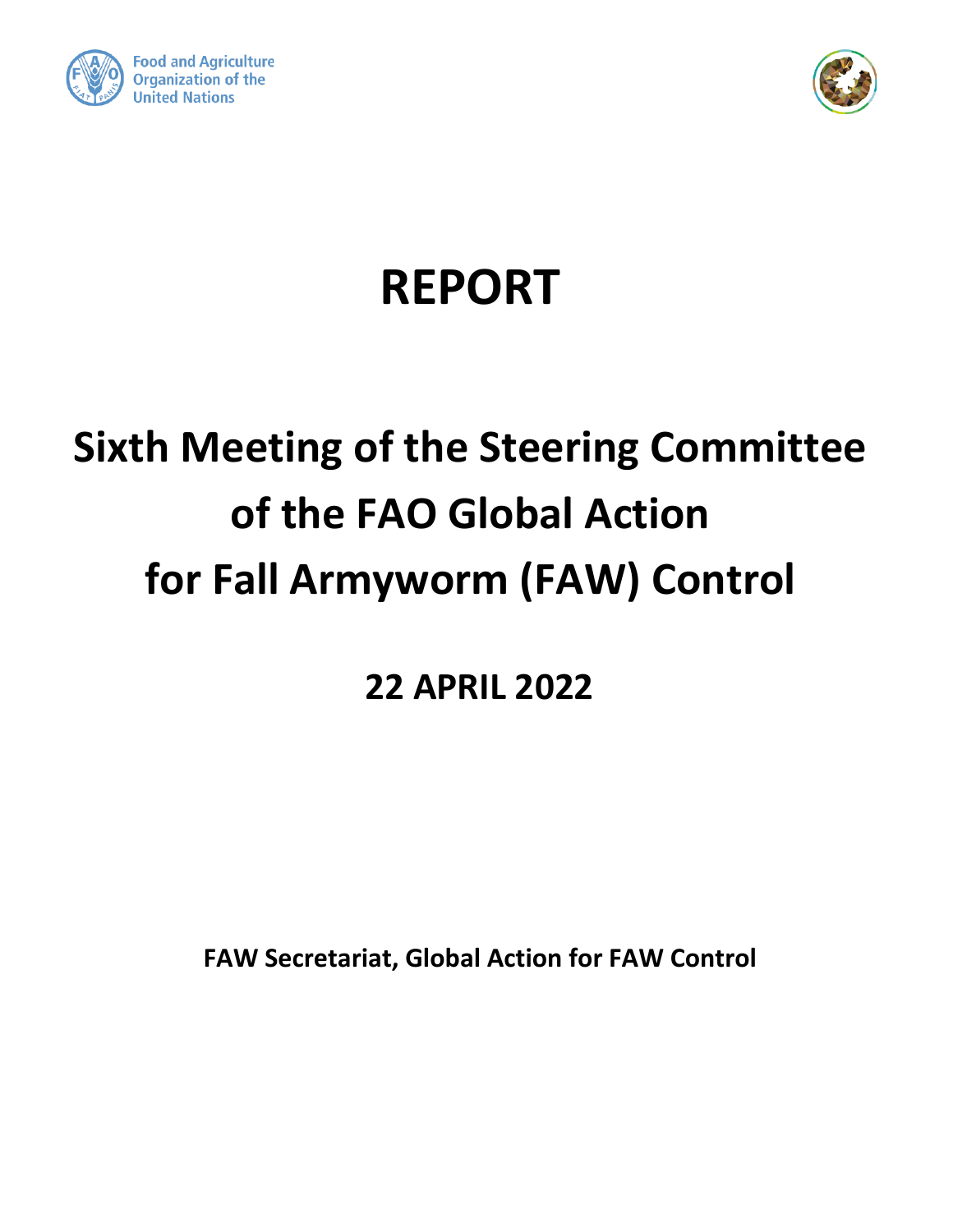#### **Contents**

| 1.                       | <b>Introduction</b>                                        | 3 |
|--------------------------|------------------------------------------------------------|---|
| 2.                       | Opening of the meeting                                     | 3 |
| 3.                       | <b>Adoption of the Agenda</b>                              | 4 |
| 4.                       | <b>Update from the FAW Secretariat</b>                     | 4 |
|                          | 5. Update from the Technical Committee                     | 6 |
|                          | 6. Update from the Working Group for Resource Mobilization | 7 |
|                          | 7. General Discussion: the Way Forward                     | 8 |
| 8.                       | <b>Closing Remarks</b>                                     | 9 |
| Appendix 1: Agenda<br>10 |                                                            |   |
|                          | <b>Appendix 2: List of Participants</b><br>11              |   |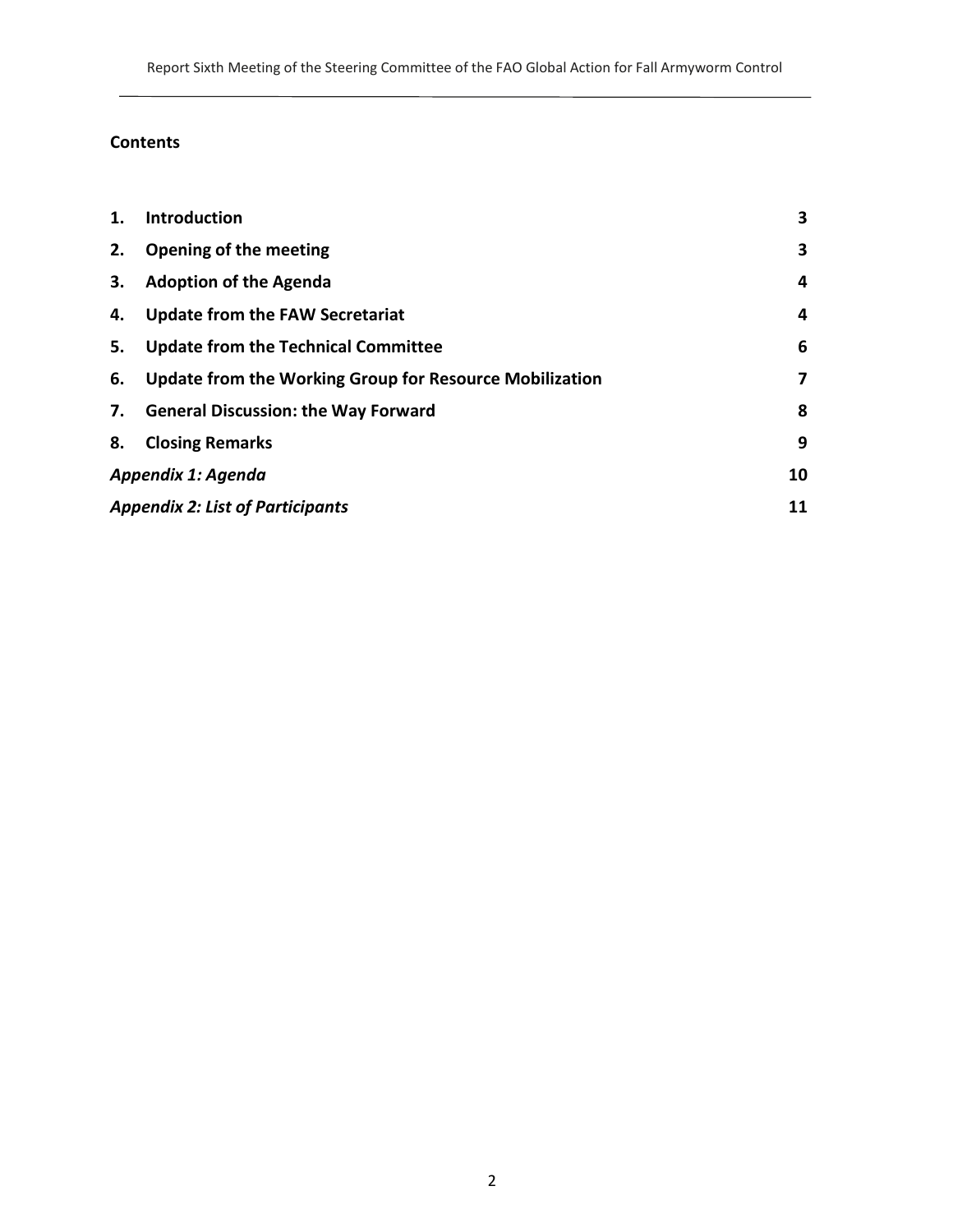#### <span id="page-2-0"></span>**1. Introduction**

*[1]* Deputy Director-General Beth Bechdol, Co-Chairperson of the Steering Committee of the Global Action for Fall Armyworm Control (GA) and moderator of the meeting, provided some initial comments. She announced that Ms Jennifer Harhigh, Counsellor and Deputy Permanent Representative of the USA to FAO, had been replaced as the representative for the United States on the Steering Committee by Mr Michael Michener, Deputy Assistant Administrator, Bureau for Resilience and Food Security at the United States Agency for International Development (USAID). However, given that Mr Michener was unable to attend, Mr Robert Bertram, Chairperson of the Technical Committee for the Global Action for Fall Armyworm Control and Chief Scientist at USAID, represented him at this particular meeting. Ms Bechdol also briefly outlined the agenda of the meeting.

#### <span id="page-2-1"></span>**2. Opening of the meeting**

- *[2]* Mr QU Dongyu, FAO Director-General and Chairperson of the Steering Committee (SC), opened the meeting by welcoming the members of the SC and observers. He noted that FAW recognizes no boundaries, continuing its rapid march across the globe. As recently as 2016, only six African countries reported the insect pest. That figure has expanded to some 78 countries in Africa, the Near East, Asia, and the Pacific, which are now reporting FAW. In Africa alone, FAW is estimated to cause up to USD 9.4 billion in annual yield losses. Furthermore, increasing evidence shows that the FAW invasion is causing significant maize yield losses, reduced incomes, and is driving food insecurity, as well as intensification of pesticide use and associated health problems. All this demonstrates how the Global Action for Fall Armyworm Control is needed now more than ever before, observed the Director-General.
- *[3]* The GA has proven to be highly successful, achieving concrete results as a functional coordination mechanism across global, regional, and national levels that are linked directly to activity in the farmers' fields. For example, several integrated pest management (IPM) tactics are being tested with positive results. Tolerant maize hybrids against FAW are now available from the International Maize and Wheat Improvement Center (CIMMYT) for testing and release in African countries. Biopesticides and biological control have been shown to have up to about 90 percent field efficacy. In collaboration with government partners, various online and field training efforts have reached over 140 000 participants, who are mostly farmers and extension agents, said the Director-General.
- *[4]* However, despite achievements, challenges remain, including the continued spread of FAW to new areas, exposing more farmers to the new pest. The COVID-19 situation hinders largescale gatherings and trainings, which leaves some gaps in the dissemination of IPM technologies. In addition, uneven levels of IPM adoption and yield loss reduction among countries, and persistent use of highly hazardous pesticides represent significant problems.
- *[5]* In response to these continuing challenges, the members of the Global Action's Technical Committee (TC) and Working Group for Resource Mobilization (WGRM) have supported the timeline extension of the Global Action to the end of 2023. This extension would allow the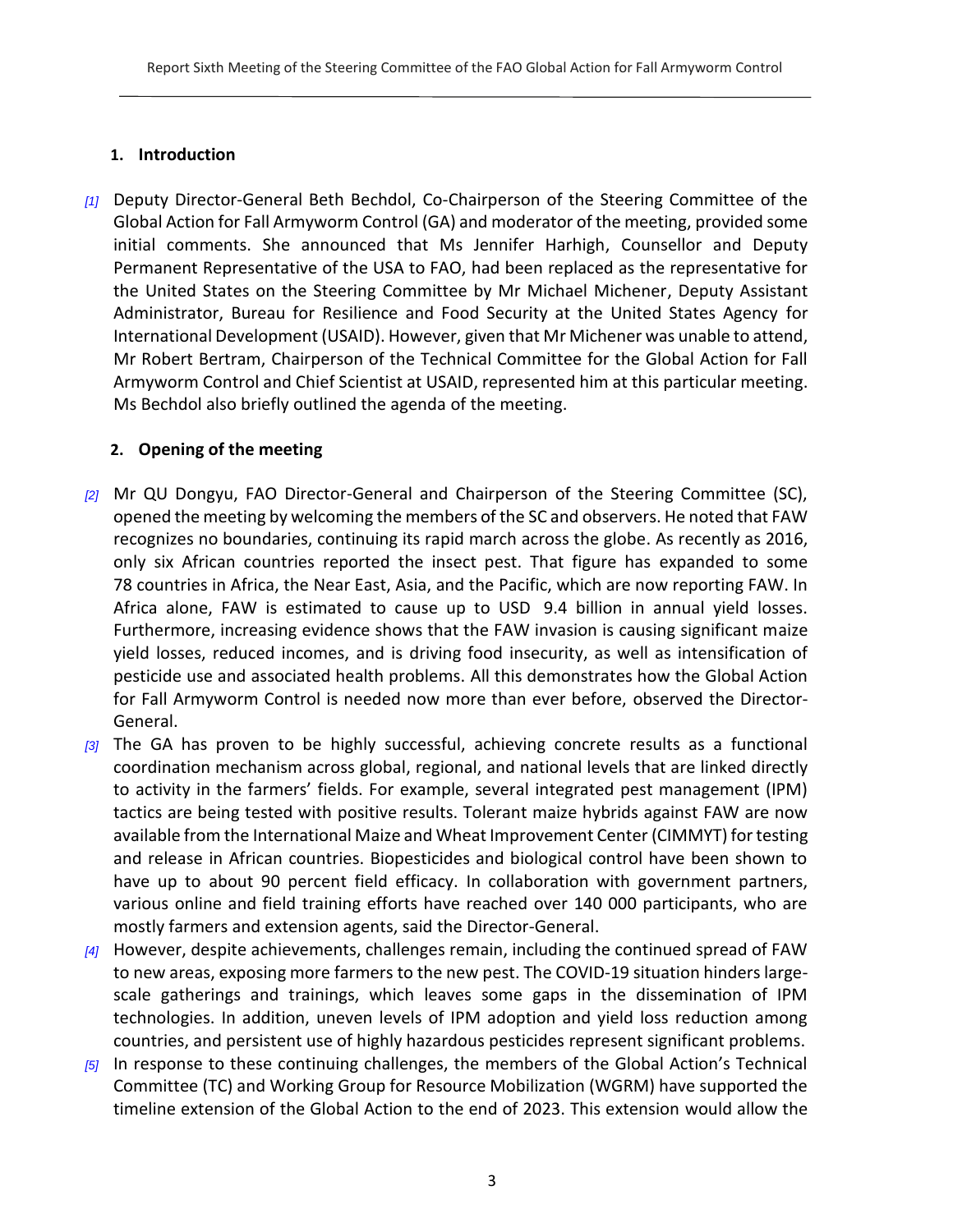GA to double-down on the dissemination of IPM technologies for FAW control and allow time to prepare the GA to expand its scope and tackle broader invasive pest threats, noted the Director-General.

*[6]* Such an expansion of scope of the GA will provide time to apply lessons learned in the fight against FAW towards mitigating the impact of other invasive pests and diseases. Thus, this SC meeting should: review the recommendations from the TC and WGRM; provide strategic inputs for GA implementation in 2022; and offer guidance on the proposal for the GA extension and expansion next year, observed Mr QU.

#### <span id="page-3-0"></span>**3. Adoption of the Agenda**

<span id="page-3-1"></span>*[7]* Ms Bechdol presented the meeting agenda, which was adopted *(Appendix 1)*.

#### **4. Update from the FAW Secretariat**

- *[8]* Mr Jingyuan XIA, Director of the Plant Production and Protection Division (NSP) and Executive Secretary of the Fall Armyworm (FAW) Secretariat, reported on the progress, impacts, and core activities in the global implementation of the GA. Mr XIA described the coordination, IPM, and prevention work since the GA was launched in 2019 across three regions and eight geographic zones with a demonstration or hub country in each geo-zone, that have been linked with 54 pilot countries. He underlined that FAW is among the fastest spreading insect pest in history. Yet, progress under the GA is seen at the field scale, and progress in monitoring and early warning is evident in scouting using the Fall Armyworm Monitoring and Early Warning System (FAMEWS) app, downloaded over 5 000 times. Some 64 countries are using the app with total records of almost 64 000 FAW scouting and traps data, visualized on both FAW and Hand-in-Hand (HiH) platforms in real time, said Mr XIA.
- *[9]* Progress is also seen in forecasting, particularly in monitoring and early warning systems in the People's Republic of China, where the FAMEWS involves 27 provinces; incorporating FAW population monitoring, forecasts and management with weekly risk predictions that are actionable at field level. FAMEWS datasets are applied by the International Centre of Insect Physiology and Ecology *(icipe*) to validate a model to predict spatio-temporal FAW density using climatic variables and availability of host plants.
- *[10]* Progress is seen in IPM capacity development through trainings including 1 657 global webinars; 271 geo-zone training webinars across eight geo-zones; and 140 021 individuals trained during events held with national governments. Progress is also observed through the application of IPM technologies: for example, in Egypt, maize-soybeans and maize-cowpea intercropping has reduced FAW incidence by 5 to 16 percent and increased maize yield by 20- to 29 percent, compared to maize monocropping. In China, the efficacy of biopesticides and natural enemies in controlling FAW has been documented.
- *[11]* Progress made in prevention and preparedness activities included technical training such as three global webinars organized on prevention and risk assessment (PRA), diagnostic, inspection and surveillance, with 120 participants from over 70 countries attending each webinar. Similarly, further advances in progress were noted by members of the FAO-IPPC Working Group on Quarantine and Phytosanitary Measures; and achieved through the implementation of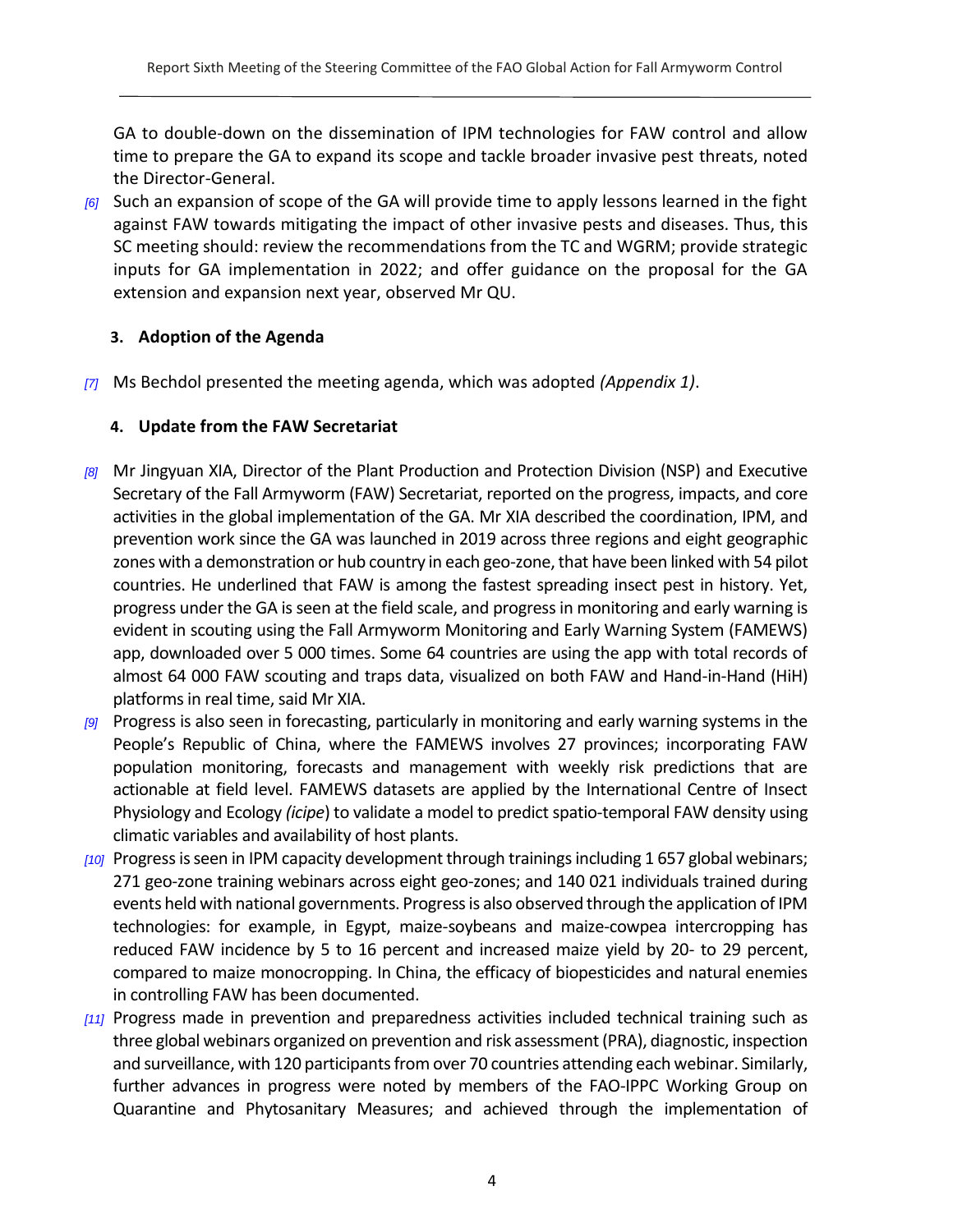biosecurity strategies in September 2021 by the Pacific Plant Protection Organization and the Asian and Pacific Plant Protection Organization.

- *[12]* Progress is also seen in the development of knowledge products including the global FAW IPM guidelines; global guidelines for FAW prevention and preparedness (available in four languages); the farmer field school (FFS) IPM Guide for India; the FAW IPM Guide in Arabic for the NENA region; and the FAW Control in Action newsletter (eight editions).
- *[13]* Impacts of the GA have included global awareness raising of the importance of tackling FAW, through discussions and raising of FAW issues at the global level in the FAO Council (2022, 2020); Committee on Agriculture (COAG) (2020); and FAO's Committee on Commodity Problems (2021). In addition, FAO Senior Management recognized the FAW Secretariat as one of the One FAO teams in 2021. Regional awareness raising included discussions at the FAO Regional Conference for Asia and the Pacific (APRC 2022, 2020) and the Regional Conference for the Near East (NERC 2022). At the national level, FAO was recognized with an award from the Bureau of Plant Industry of the Philippines for its support to the national government in mitigating damage from FAW.
- *[14]* Impacts in terms of FAW damage reduction are seen in demonstration countries such as Burkina Faso and China, where the percentage of maize area seriously affected by FAW has been reduced, and in pilot countries like Indonesia and Viet Nam. Estimated yield losses have also been reduced in Burkina Faso, China, Indonesia, and Nepal. Potential impact in farmers' livelihoods is demonstrated in China where application of IPM packages yielded in higher farming profitability compared to current practices.
- *[15]* Core activities at the national level in 2022 will include: effective coordination and organization by convening National Task Forces; technology evaluation/adaptation with national agricultural research extension systems (NARES), regional and global research organization; farmer training using FFS and other approaches for validated/adapted technologies; large-scale field demonstrations of validated IPM technologies; and field days/field visits to expose community members to IPM technologies.
- *[16]* Core activities at the regional and geo-zone level in 2022 will include: geo-zone and regional resource mobilization and information exchanges; technical training and extension conferences; coordination between the regions and FAW Secretariat; and work with regional plant protection organizations (RPPOs) to adapt and implement prevention and preparedness guidelines.
- *[17]* Core activities at the global level in 2022 will include: globally standardized protocols and data collection for technical evaluation; GA impact assessment; global technical webinars; resource mobilization and partnerships; and communications and outreach.
- *[18]* The rationale for extending the GA to 2023 was outlined. Mr XIA said that extending the GA would help in filling gaps in FAW IPM dissemination and adoption due to the COVID-19 pandemic and capitalizing on opportunities to extract lessons learned to manage other invasive pests. Activities would include a focus on capacity building in regulation, adaptation, and use of FAW IPM technologies, capturing processes that work in the GA, stock-taking and priority-setting regarding invasive pests, tools, and target regions. Anticipated results would include increased adoption of locally adapted IPM techniques and technologies in 2023, organization of a global Conference on FAW control in 2023, and a set of analyses and priorities that would allow the GA to tackle multiple invasive plant pests and diseases beyond 2023, and would make it a GA on Plant Health Management and contribute directly to the One Health issues.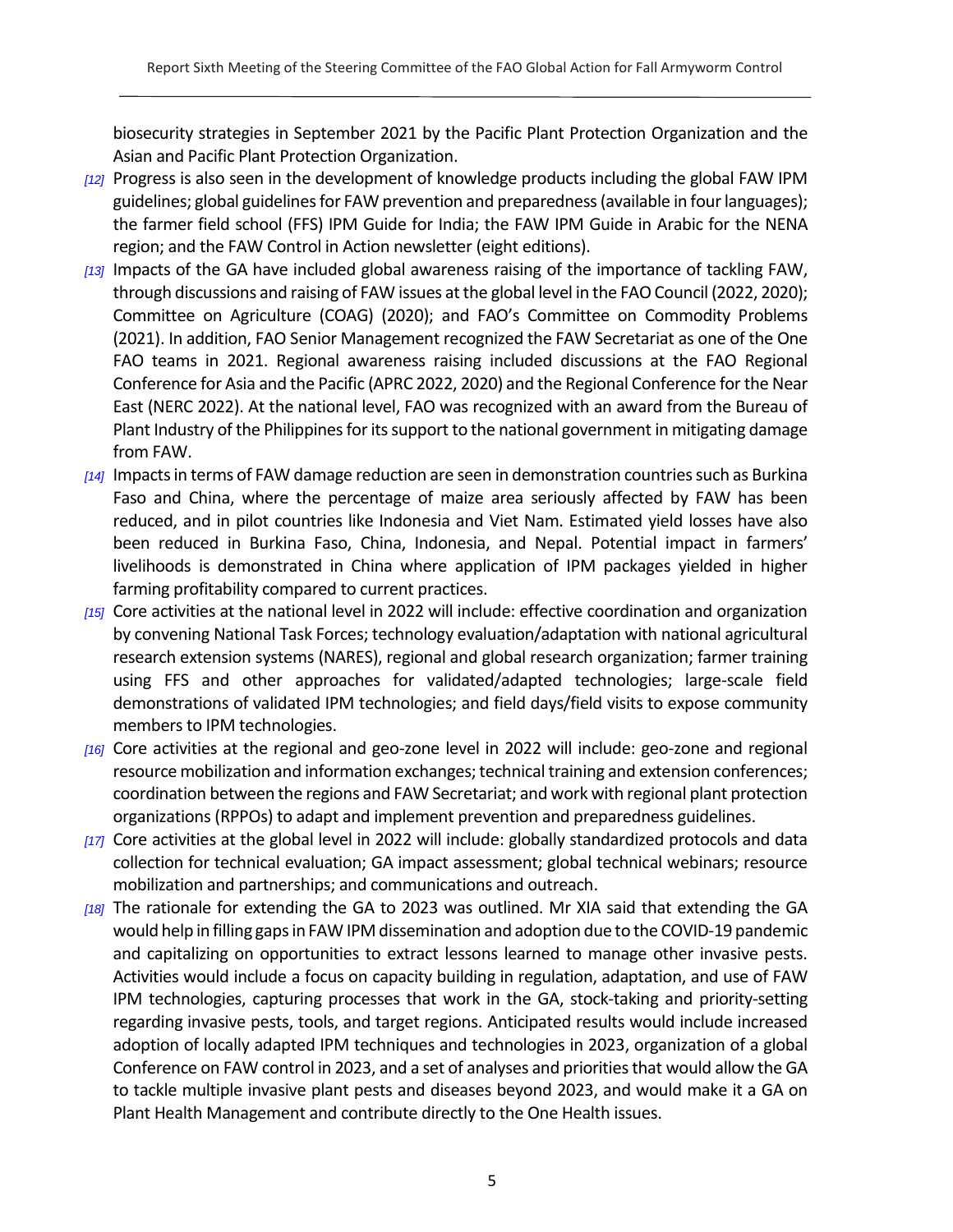*[19]* Mr XIA provided further justification of broadening the scope of the GA to multiple pests and diseases, noting that from 1950 to 2000, more than 100 key crop pest species have emerged, which have increased in terms of their degrees of saturation – by almost ten percent in Africa, 20 percent in Asia, and as much as 60 percent in North America. The Global Action's measures would help to address crop losses due to pests and diseases that total as much as 40 percent of annual crop yield. Mr XIA underscored that by managing multiple pests through phytosanitary measures, monitoring and early warning, IPM and sound pesticide management, the GA on Plant Health Management would also bring positive impacts on soil health, seed health and pollinator health.

#### <span id="page-5-0"></span>**5. Update from the Technical Committee**

- *[20]* The Chairperson of the Global Action Technical Committee and Chief Scientist with the United States Agency for International Development (USAID), Mr Robert Bertram, reported that the GA has created a kind of 'global alliance' dedicated to confronting insect pests – particularly, FAW, which has spread rapidly since 2016 when it arrived in Africa. Mr Bertram cited two sets of research into the pest's bioecology. The first study<sup>1</sup> reviewed and validated data from 22 sub-Saharan countries between 2016 and 2019 and found that the FAW strain that prefers maize is still the most pervasive. Furthermore, the structure of FAW population genetics in Africa does not support the hypothesis of trans-continental natural migration – indicating that trade among countries play a role in disseminating the pests; the research team also reported that a second entry of FAW likely occurred in western Africa (after the 2016 detection) from a new source. The implications are serious, he said – western Africa continues to be at a high risk of future introductions of FAW, which would complicate mitigation efforts.
- <sup>[21]</sup> The second genetic study indicates complex introduction events of FAW to Africa<sup>2</sup> after having found multiple introductions of FAW from different sources into Africa, including a movement from Asia to Africa. The study implied that FAW was potentially introduced to Asia before its 2016 detection in West Africa. Implications include a concern that similar pathways are likely to be used by other exotic and related pest species; official pest reporting dates did not coincide with incursion dates; and robust monitoring/detection systems are needed, requiring global cooperation.
- *[22]* Mr Bertram also presented progress made in FAW management. Icipe has been making progress in FAW monitoring, forecasting and early warning<sup>3</sup>; and include big data collection on FAW occurrence (e.g. through FAMEWS), the cropping system and climatic information. This offers the possibility to develop monthly or quarterly risk maps, and recommendations that can be disseminated to stakeholders – from farmers to researchers to extension agents.
- *[23]* Another example of novel FAW management tactics include genetically engineered, selflimiting FAW<sup>4</sup>. This research examined whether the release of genetically modified FAW designed to express conditional female mortality could suppress pest populations. The study

<sup>1</sup>Nagoshi *et al* 2022

<sup>2</sup> Tay *et al* 2022

<sup>3</sup>Guimappi et al, 2022

<sup>4</sup> Reavey et al, 2022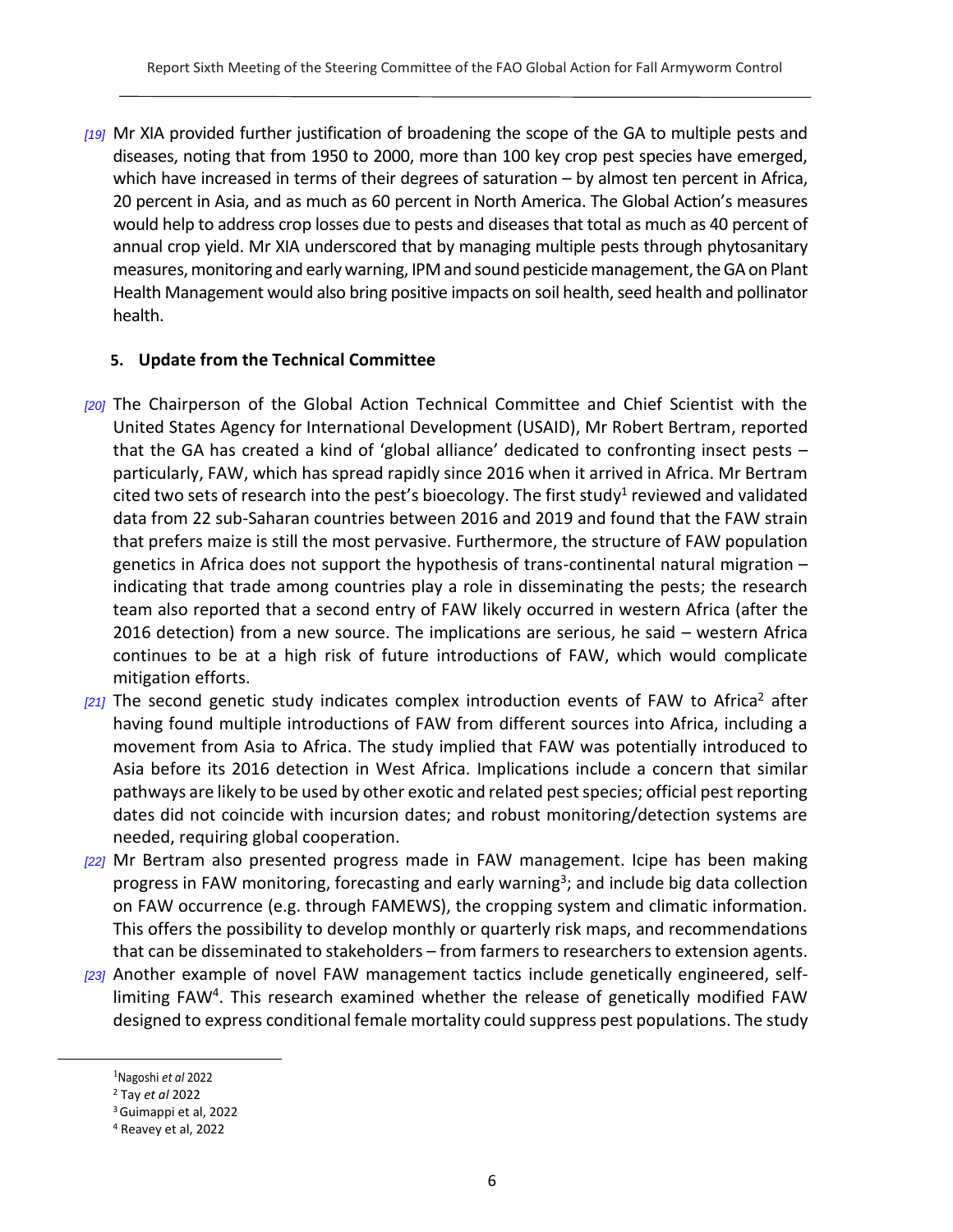shows early promise and the tactic may form a potentially valuable addition to FAW IPM strategies in the future.

- *[24]* This year, the TC will focus on supporting eight efficacy trials across eight regions and countries and strengthening these through a mobile data collection tool being developed by World Agroforestry (ICRAF) and stored in a common global database for public access; as well as country- and global-level data analysis. This work will also help to trial IPM approaches, observed Mr Bertram.
- *[25]* TC initiatives will also include work with the Centre for Agriculture and Bioscience International (CABI) on its continuing Impact Assessment of the GA. This includes a focus on the pest's socio-economic impacts, based on yield losses from 2018-2022, changes in IPM practices over time, and the impact of GA on management practices and yield losses due to FAW. Household surveys and key informant interviews will be conducted, and the methodology piloted in Kenya and India for potential scale in other countries. The study is expected to take from about six to nine months, and some progress report may be expected at the next SC meeting.
- *[26]* Mr Bertram also stated that there was broad support across the TC for the extension of the Global Action for another year. He emphasized its significant accomplishments including the 'big tent' of technical partners and, despite implementation delays due to the COVID-19 pandemic, the GA's ability to continue to serve as a learning community for evidence-based control options. In addition, the impact evaluation may flag lessons to build upon; there is potential to expand its scope (including other pests/diseases); and the GA may use its momentum, and ecosystem of connected actors to integrate the GA's work into a broader pest management initiative. He emphasized that none of the tools or approaches of the GA necessarily apply to only one pest.

#### <span id="page-6-0"></span>**6. Update from the Working Group for Resource Mobilization**

- *[27]* Mr Alexander Jones, Director of the Resource Mobilization and Private Sector Partnerships Division of FAO, and Vice-Chairperson of the Working Group on Resource Mobilization (WGRM), presented the results and recommendations from the WGRM meeting held in March 2021, including milestones achieved as of the first quarter of 2022. He noted that the GA has mobilized USD 17.03 million in funding for global work, from donors including the European Union, Norway, Japan, Belgium, Ireland, and other multilateral donors. This, even though the COVID-19 pandemic with all its demands on governments' treasuries, has made fund-raising even more challenging than usual. FAO has contributed USD 4.3 million from its regular programme budget, noted Mr Jones.
- *[28]* Reiterating the recommendations of the WGRM, FAW should not be seen as a problem in isolation but must instead be approached as part of a wider body of concerns, including crop loss, food, and livelihood insecurity, as well as the need for green job creation. Secondly, resources must be mobilized around proven solutions, rather than focusing on problems. Some solutions may be found through collaboration and strategic partnerships when resource-mobilization efforts are coordinated across partners. Thirdly, liaising closely with government partners is of great importance, with a view to the identification of FAW issues (and yield loss in general) as government priorities for funding and for escalating to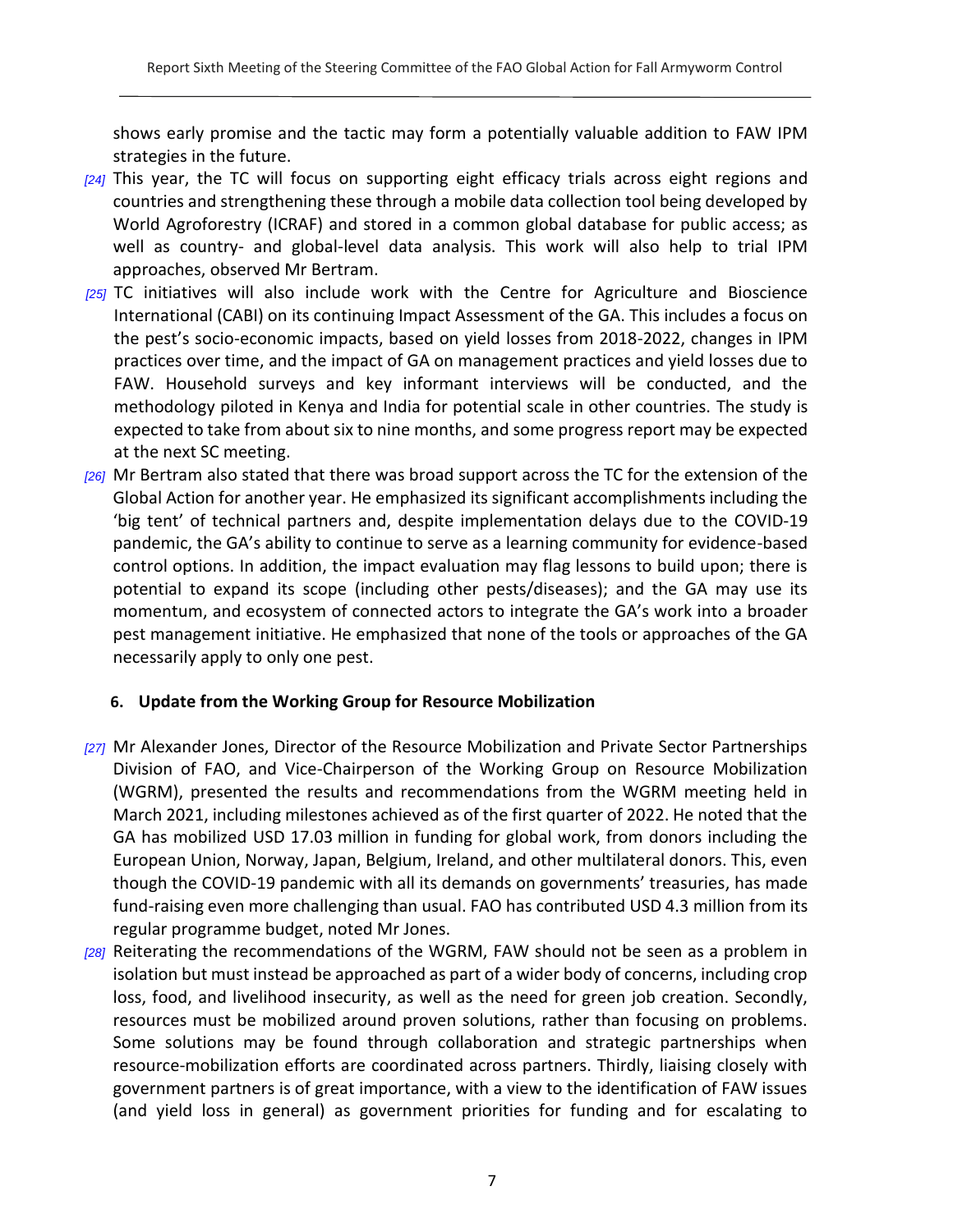multilateral development banks. Governments must be the driving force behind such actions, said Mr Jones.

- *[29]* Work in 2022 includes identifying larger and separate programmes both within FAO and among donors and external partners – in which modules of FAW work could be embedded; brainstorming on conceptual framework with broader lens than FAW alone but that include other invasive pests or diseases; identifying potential private sector partners, building support, and developing relations with partners at regional and national levels.
- *[30]* Additionally, a 15-page donor analysis and research document was developed, and an extensive Resource Mobilization Guide was produced including practical advice, tools, case studies and resources offering guidance on how to approach existing and potential resource partners. The first training session for decentralized offices and National Task Forces on the subject was held on 28 February 2022, observed Mr Jones. Work for 2022 also includes expansion of capacity development actions around resource mobilization, including specific capacity development activities tailored for both regional and technical demand.

#### <span id="page-7-0"></span>**7. General Discussion: the Way Forward**

- [31] Several SC members expressed support to the expansion and extension of the GA, and appreciation for the progress reported on the GA. Some asked questions, which were answered collectively. Mr Kongming WU, President of the Chinese Academy of Agriculture Science (CAAS) and SC Vice-Chairperson, said that the GA had proven itself to be a success, including in support for small farmers and their food security. Moreover, given the mobility of FAW across regions and countries, it is important to promote a regional monitoring network for a more coordinated effort in monitoring the insect pest's migration. Mr WU also said that he supported the extension and expansion of the GA into 2023, to include other invasive pests and diseases. Similar points were heard throughout the discussion with widespread support for extending and expanding the GA.
- *[32]* H.E. Morten von Hanno Aasland, Ambassador and Permanent Representative of Norway to FAO, said that the extension of the GA is sensible, particularly as part of a holistic, integrated approach towards plant health management targeting various pests. At the same time, its work should be integrated with other research entities at multiple levels, and farm organizations, as it moves into a One Health approach. Ms May-Guri Saethre of Norad added that applying multiple pest management tools and the One Health approach is 'music to the ears' because all of this together acknowledges the need to recognize and align relationships between humans, animals and plant health especially in the context of climate change. This would provide an important framework for the work of the expanded GA.
- *[33]* Ms Segenet Kelemu, Director-General of the International Centre of Insect Physiology and Ecology (*icipe*), also endorsed the extension and expansion of the GA. She described effective new biopesticides being developed, as well as the importance of existing approaches to FAW control such as the push-pull intercropping strategy for pest management.
- *[34]* Mr Fernando Hercos Valicente, Senior Scientist in the maize and sorghum division, Brazilian Agricultural Research Corporation (EMBRAPA), noted the importance of biopesticides, particularly the botanical pesticide Bt (*Bacillus thuringiensis*), to manage a wide range of pests.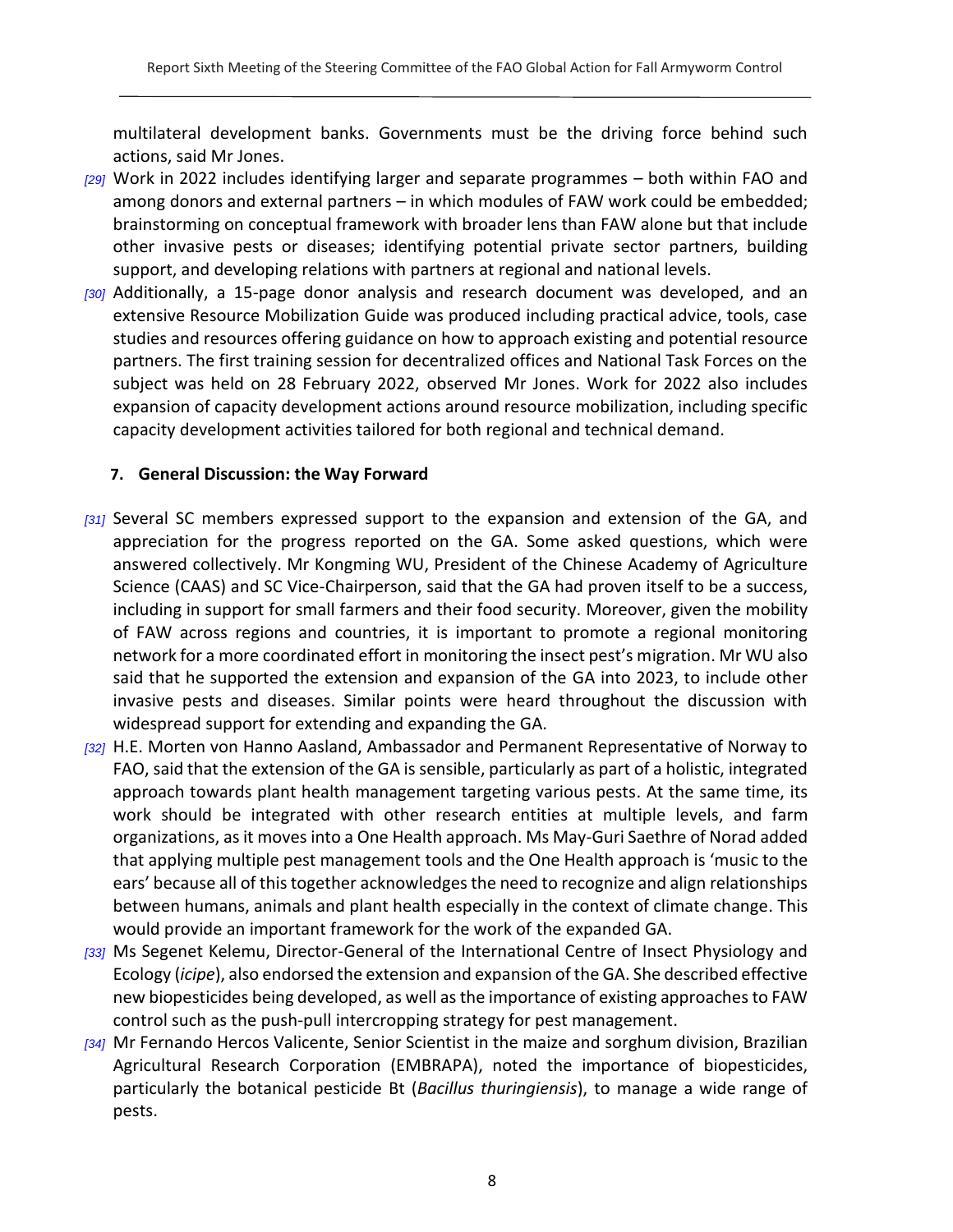- *[35]* Mr Keith Tyrell, Executive Director, Pesticides Action Network, United Kingdom (PAN UK), supported the extension and expansion of the GA and applauded its progress to date. He said that he was particularly pleased to see the emphasis on integrated pest management (IPM) work and a long-term perspective to addressing the insect pest because FAW was a long-term problem. He also welcomed the idea of a holistic approach under the extended GA including such issues as climate change, agriculture at large, and food security. He also offered to provide access to an app developed by PAN UK to document pesticide use patterns, for use in CABI's Impact Assessment.
- *[36]* Mr Andrew Ward, Stewardship Director of CropLife International and an SC alternate member, noted that the fact that FAW remains a serious problem which exacerbates other problems, justifies the extension of the GA. Furthermore, he suggested that the CABI impact assessment should interview SC members and other stakeholders to canvass their understanding and experiences of FAW.
- *[37]* In response to various comments and questions, Mr Bertram suggested that the FAW Secretariat conduct a landscape mapping to understand how the GA relates to the rest of the global plant health initiatives. The exercise should contribute to a better understanding of where efforts are complementary and where there might be gaps. Mr Bertram also noted that as the global spotlight is now on food and agriculture – for negative reasons including inflation and war – it was vital to ensure that the GA continues to achieve its goals in this environment, and to ensure that near-term goals and strategies connect with those in the long-term.
- *[38]* In his response to the comments and questions from the SC members, Mr XIA endorsed Mr Bertram's suggestion for a landscape mapping and noted the importance of keeping a multi-pest approach in mind, as well as climate change as a persistent issue to be recognized. He mentioned the problem of rapidly spreading wheat rust as an example of an additional globally important disease that can be tackled in the GA. Indeed, close monitoring and forecasting is important concerning all such cross-border pests and pathogens said Mr XIA, who also thanked SC members for their continuing support.

#### <span id="page-8-0"></span>**8. Closing Remarks**

*[39]* Ms Bechdol closed the meeting by thanking participants for coming together to achieve consensus on extending the work of the GA for an additional year and requested the Secretariat to put together a brief for the next SC meeting on what the expanded GA could entail. The landscape mapping suggested by Mr Bertram will be an important aspect of this brief. The challenges ahead include many issues which are extremely complex: climate change, COVID-19, conflict, and high costs but collectively, these four 'Cs' can be addressed, she said.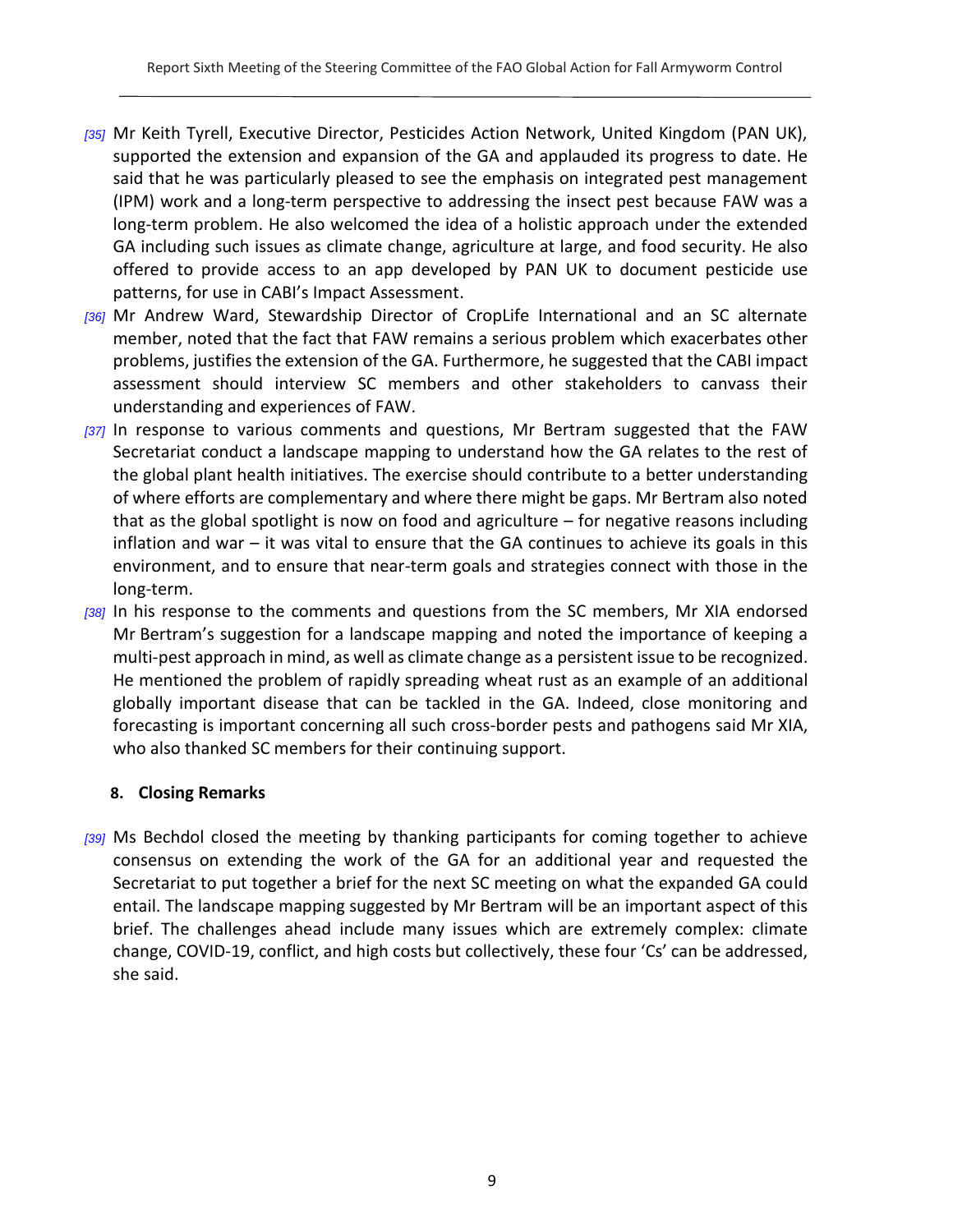### *Appendix 1: Agenda*

<span id="page-9-0"></span>

|                         | <b>AGENDA ITEMS</b>                                                                | <b>DOCUMENTS</b>                              | <b>PRESENTER</b>                                                                                 | <b>PROPOSED</b><br><b>TIME</b><br>(min) |
|-------------------------|------------------------------------------------------------------------------------|-----------------------------------------------|--------------------------------------------------------------------------------------------------|-----------------------------------------|
| $\mathbf{1}$            | <b>Opening Remarks</b>                                                             |                                               | QU Dongyu,<br>FAO Director-General,                                                              | 10                                      |
| $\overline{2}$          | <b>Adoption of the Agenda</b>                                                      | 01_GA-6th SC_Apr2022                          | SC Chairperson<br>Beth BECHDOL,<br>FAO Deputy Director-<br>General                               | 5                                       |
| $\overline{\mathbf{3}}$ | <b>Update from the FAW</b><br><b>Secretariat</b>                                   | Presentation (PPT)                            | Jingyuan XIA,<br>NSP Director and<br><b>Executive Secretary of the</b><br><b>FAW Secretariat</b> | 15                                      |
| 4                       | <b>Updates from the Technical</b><br><b>Committee</b>                              | Report of the 6 <sup>th</sup> TC<br>meeting   | Robert BERTRAM,<br>SC Vice-Chairperson<br><b>USAID Chief-Scientist</b>                           | 15                                      |
| 5                       | <b>Update from the Working</b><br><b>Group for Resource</b><br><b>Mobilization</b> | Report of the 2 <sup>nd</sup> WGRM<br>meeting | Alexander JONES,<br>Director PSR and Vice-<br>Chairperson of WG RM                               | 10                                      |
| 6                       | <b>General Discussion: the</b><br><b>Way Forward</b>                               |                                               | Beth BECHDOL,<br>FAO Deputy Director-<br>General                                                 | 30                                      |
| $\overline{7}$          | <b>Closing Remarks</b>                                                             |                                               | Beth BECHDOL,<br>FAO Deputy Director-<br>General                                                 | 5                                       |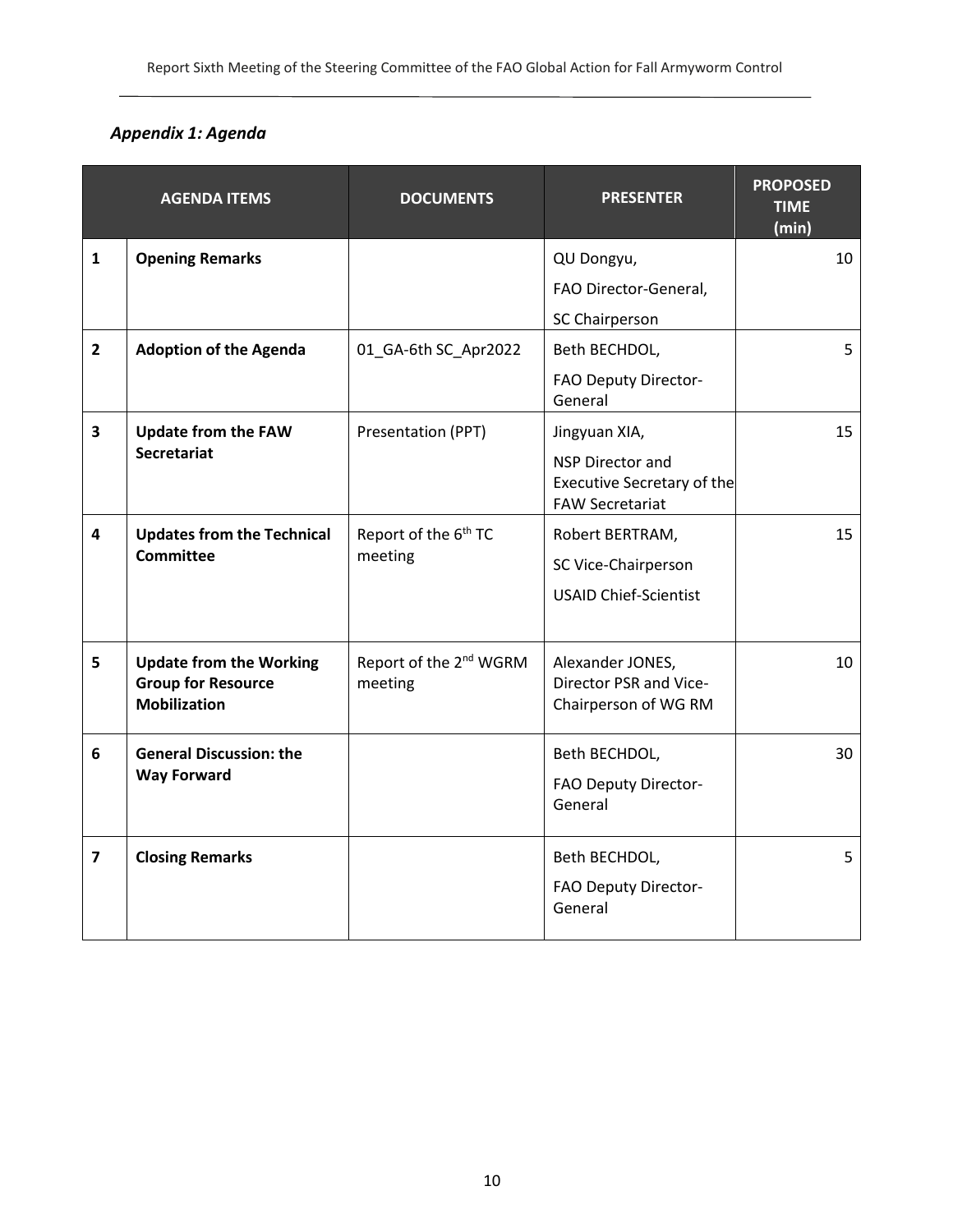### <span id="page-10-0"></span>*Appendix 2: List of Participants*

|     | Name, Last name                   | <b>Organization name, Address</b>                                |
|-----|-----------------------------------|------------------------------------------------------------------|
|     |                                   | <b>Steering Committee (SC) Members</b>                           |
| 1.  | Mr QU Dongyu<br>Director-General, | <b>FAO</b>                                                       |
|     | SC Chairperson                    |                                                                  |
| 2.  | Ms Beth Bechdol                   | <b>FAO</b>                                                       |
|     | Deputy Director-General,          |                                                                  |
|     | SC Co-Chairperson                 |                                                                  |
| 3.  | Mr Kongming WU                    | ChineseAcademy of Agricultural Sciences (CAAS)                   |
|     | SC Vice-Chairperson, President    |                                                                  |
| 4.  | Mr Robert Bertram                 | United States Agency for International                           |
|     | SC Vice-Chairperson, Chairperson  | Development (USAID)                                              |
|     | of the Technical Committee,       |                                                                  |
|     | <b>Chief Scientist</b>            |                                                                  |
| 5.  | Ms Segenet Kelemu                 | International Centre of Insect Physiology and<br>Ecology (icipe) |
|     | SC Vice-Chairperson,              |                                                                  |
|     | Director-General                  |                                                                  |
| 6.  | Ms Tarifa Al Zaabi                | International Center for Biosaline Agriculture<br>(ICBA)         |
|     | SC Vice-Chairperson,              |                                                                  |
|     | <b>Acting Director-General</b>    |                                                                  |
| 7.  | H.E. Morten Von Hanno Aasland     | Permanent Representative of Norway to FAO                        |
|     | Ambassador                        |                                                                  |
| 8.  | Mr Neil Hausmann                  | <b>Bill &amp; Melinda Gates Foundation</b>                       |
|     | Senior Program Officer            |                                                                  |
| 9.  | Mr Fernando Hercos Valicente      | Embrapa Maize and SorghumBrazilian Agricultural                  |
|     | Senior Scientist                  | <b>Research Corporation (EMBRAPA)</b>                            |
| 10. | Mr Martin Kropff                  | Resilient Agrifood Systems Science Group, CGIAR                  |
|     | <b>Global Director</b>            |                                                                  |
| 11. | Mr Keith Tyrell                   | <b>Pesticides Action Network</b>                                 |
|     | <b>Executive Director</b>         |                                                                  |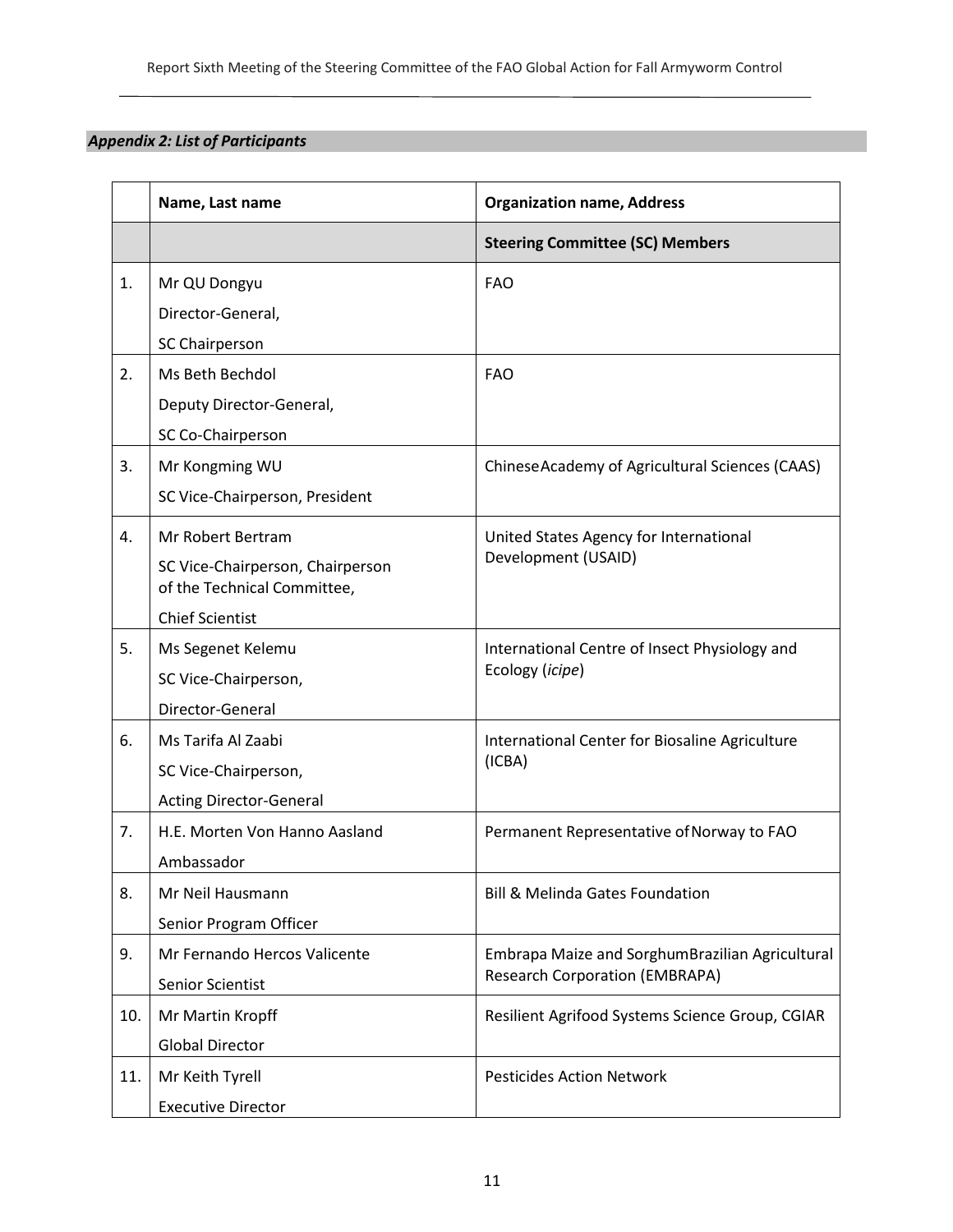| 12. | Mr Andrew Ward                    | Crop Life International                                 |
|-----|-----------------------------------|---------------------------------------------------------|
|     | Alternate, Stewardship Director   |                                                         |
| 13. | Ms Ismahane Elouafi               | <b>FAO</b>                                              |
|     | <b>Chief Scientist</b>            |                                                         |
| 14. | Mr Jingyuan XIA                   | FAO Plant Production and Protection Division            |
|     | Director                          | (NSP) and Executive Secretary of the FAW<br>Secretariat |
|     |                                   | <b>Observers</b>                                        |
|     |                                   |                                                         |
| 15. | Ms Regina Eddy                    | Interagency Task Force on FAW, USAID                    |
|     | Coordinator                       |                                                         |
| 16. | Ms May-Guri Sæthre                | Norwegian Agency for Development                        |
|     | Senior Advisor                    | Cooperation (NORAD)                                     |
| 17. | Mr Luis Augusto Becerra           | International Center for Biosaline Agriculture          |
|     | <b>Chief Scientist</b>            | (ICBA)                                                  |
| 18. | Mr Abebe Haile Gabriel            | Regional Representative, FAO RAF                        |
|     | <b>Assistant Director-General</b> |                                                         |
| 19. | Mr Jongjin Kim                    | Regional Representative, FAO RAP                        |
|     | <b>Assistant Director-General</b> |                                                         |
| 20. | Mr Elwaer Abdulhakim              | Regional Representative, FAO RNE                        |
|     | <b>Assistant Director-General</b> |                                                         |
| 21. | Ms Aruna Gujral                   | FAO Office of Deputy Director-General (DDCB)            |
|     | Advisor                           |                                                         |
| 22. | Ms Ariella Glinni                 | FAO Office of Deputy Director-General (DDCB)            |
|     | <b>Senior Technical Officer</b>   |                                                         |
| 23. | Ms Natalia Merkusheva             | FAO Office of Director-General (ODG)                    |
|     | Coordinator                       |                                                         |
| 24. | Mr Henry Burgsteden               | FAO Office of the Director-General (ODG)                |
|     | Coordinator                       |                                                         |
| 25. | Ms Gabriella Piacentini           | FAO Office of Director-General (ODG)                    |
|     | <b>Communication Coordinator</b>  |                                                         |
| 26. | Ms Dina Rahman                    | FAO Office of Director- General (ODG)                   |
|     | <b>Investment Support Officer</b> |                                                         |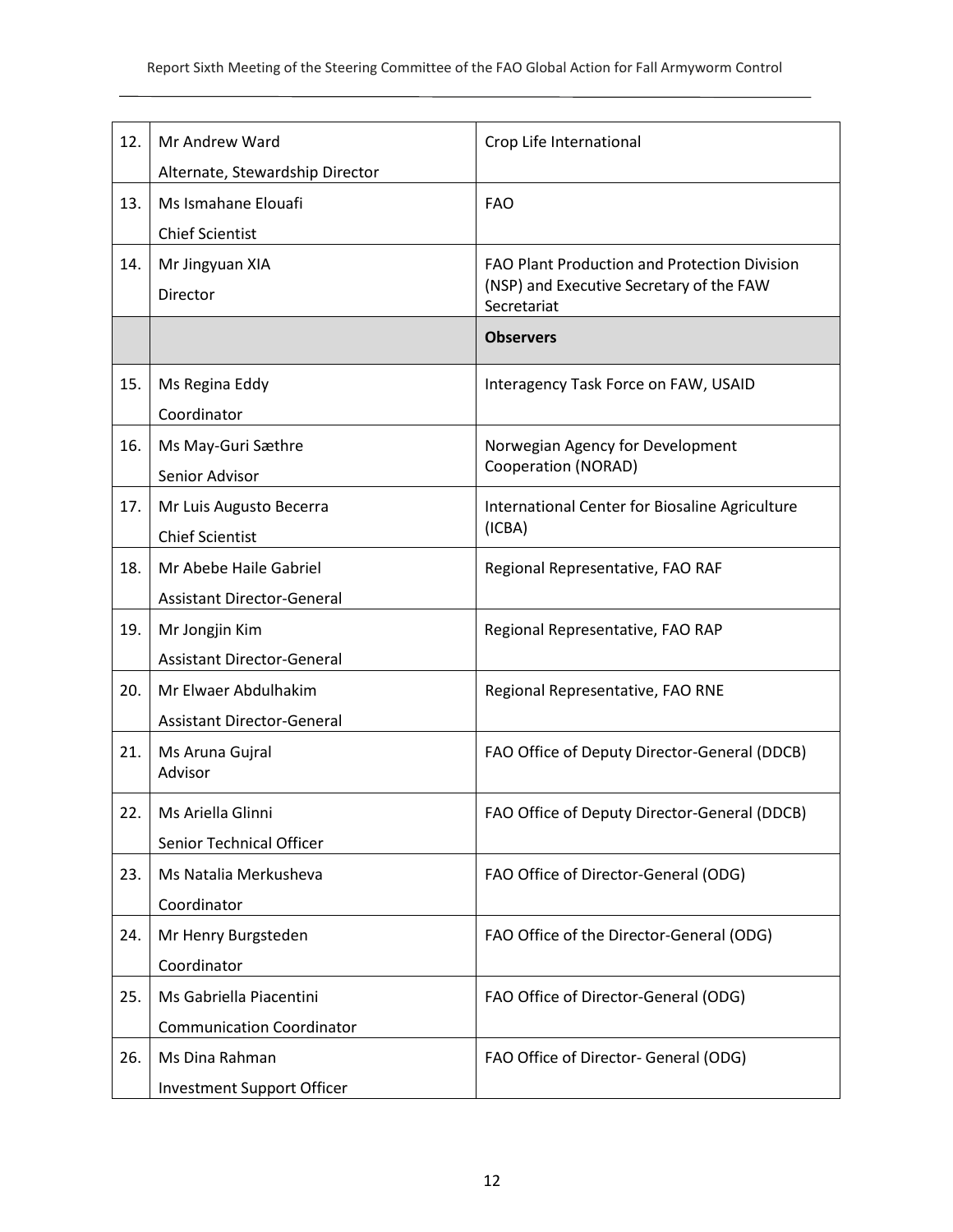| 27. | Ms Xiaoruo Jiang                               |                                              |
|-----|------------------------------------------------|----------------------------------------------|
|     | Coordinator                                    | FAO Office of the Director-General (ODG)     |
|     |                                                |                                              |
| 28. | Ms Hua Yang                                    | FAO Office of the Director-General (ODG)     |
|     | <b>Deputy Director Cabinet</b>                 |                                              |
| 29. | Mr Mohamed Manssouri                           | FAO Investment Center (CFID)                 |
|     | Director                                       |                                              |
| 30. | Ms Rosanne Marchesich                          | FAO Emergency and Resilience Division (OER)  |
|     | Senior Emergency and Rehabilitation Officer    |                                              |
| 31. | Mr Anping Ye                                   | FAO South-South and Triangular Cooperation   |
|     | Director                                       | Division (PST)                               |
| 32. | Mr Alexander Jones                             | FAO Resource Mobilization and Private Sector |
|     | Director                                       | Partnerships Division (PSR)                  |
| 33. | Ms Mary Kozhaya                                | FAO Resource Mobilization and Private Sector |
|     | Programme Officer                              | Partnerships Division (PSR)                  |
| 34. | Mr Selvaraju Ramasamy                          | FAO Research and Extension Unit, Office for  |
|     | Senior Agricultural Office                     | Innovation (OINR)                            |
| 35. | Ms Marcela Villarreal                          | FAO Partnerships, Advocacy and Capacity      |
|     | Director                                       | Development (PSUD)                           |
| 36. | Mr Yubak Dhoj GC                               | <b>FAO RAP</b>                               |
|     | Senior Agriculture Officer                     |                                              |
| 37. | Mr Thaer Yaseen                                | <b>FAO RNE</b>                               |
|     | <b>Regional Plant Protection Officer</b>       |                                              |
| 38. | Mr Jean Bahama                                 | <b>FAO RAF</b>                               |
|     | <b>Plant Production and Protection Officer</b> |                                              |
| 39. | Mr Haekoo Kim                                  | FAO Plant Production and Protection Division |
|     | <b>Technical Advisor</b>                       | (NSP)                                        |
| 40. | Mr Baogen Gu                                   | FAO Plant Production and Protection Division |
|     | Senior Agricultural Officer and Team Leader    | (NSP)                                        |
| 41. | Mr Buyung Hadi                                 | FAO FAW Secretariat, Plant Production and    |
|     | Agricultural Officer                           | Protection Division (NSP)                    |
| 42. | Mr Mirko Montuori                              | FAO Plant Production and Protection Division |
|     | <b>Communication Officer</b>                   | (NSP)                                        |